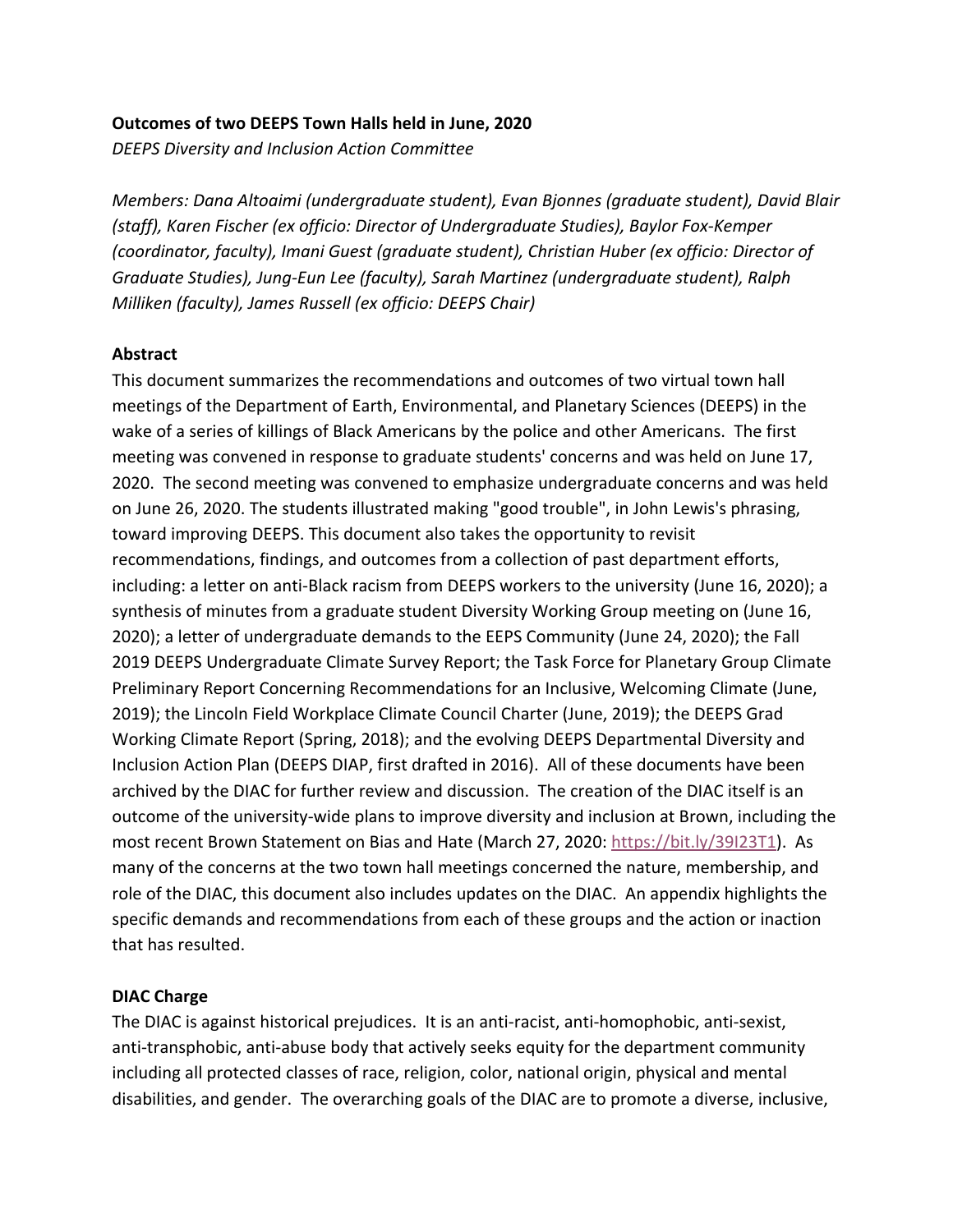and socially cohesive working and learning environment in DEEPS. The DIAC's activities include, but are not limited to: planning and implementing events including town halls, workshops, and other department-wide events to promote diversity and inclusion; climate surveys of areas of the department to address needs; advising other committees or the department chair on diversity and inclusion (nominations of colloquium speakers, advising the curriculum committee and DUS on diversity in our courses and concentrations, etc.). The DIAC also may evaluate and propose activities to enhance the climate and social cohesion of the department, the department's curricular groups, and its students, staff, and faculty. The DIAC coordinates recommendations from other working groups on diversity and inclusion within the department. The DIAC is not involved in disciplinary actions against any member of the DEEPS community but may refer problems and incidents to the department chair, Office of Institutional Equity and Diversity, Brown's Title IX office, or other appropriate officers. The DIAC is composed of representatives of the members of the department including faculty, graduate and undergraduate students, and staff, and is coordinated by a faculty member. The DIAC meets once each month or as needed.

#### **Introduction**

In the context of the timing of these meetings, the DIAC asserts the following facts: Black lives matter. George Floyd, Breonna Taylor, Ahmaud Arbery, Rayshard Brooks, Rem'mie Fells, and many others have been murdered by police and other Americans. Systemic and individual racism is real and exists at all levels of society including DEEPS and Brown.

In *Pathways to Diversity and Inclusion: An Action Plan for Brown University (DIAP)*, the administration details a set of concrete, achievable actions that will make Brown more fully diverse and inclusive. It is important to note that this task is a difficult one that will span many years, as in Historically White Colleges and Universities (HWCU) such as Brown, and in historically White fields such as the geosciences, and in a historically White department such as DEEPS, there are many practices of structural and institutional racism that are hidden and powerful. It is apparent from the conversations that occurred at the town hall meetings that the members of DEEPS--students, faculty, and staff--are committed to this challenge.

The geosciences lack equity in present membership at all levels. While more junior geoscientists represent a more diverse background than more senior ones, there is still a long way to go (*[Earth Science has a Whiteness Problem](https://www.nytimes.com/2019/12/23/science/earth-science-diversity-education.html) - Emma Goldberg, New York Times, 2019; [No](https://www.nature.com/articles/s41561-018-0116-6) [progress on diversity in 40 years](https://www.nature.com/articles/s41561-018-0116-6) - Rachel E. Bernard & Emily H. G. Cooperdock, Nature Geoscience 11, 292-295, 2018; [Race and gender still an issue at academic conferences](https://theconversation.com/race-and-gender-still-an-issue-at-academic-conferences-92588) - Sara Cannon et al., TheConversation.com, 2018[;](http://www.nature.com/articles/s41561-019-0519-z) [Race and racism in the geosciences](http://www.nature.com/articles/s41561-019-0519-z) - Kuheli Dutt, Nature Geoscience 13, 2-3, 2020*). Challenges between generations are natural, as more senior members entered the field at a different time and may prioritize values and traditions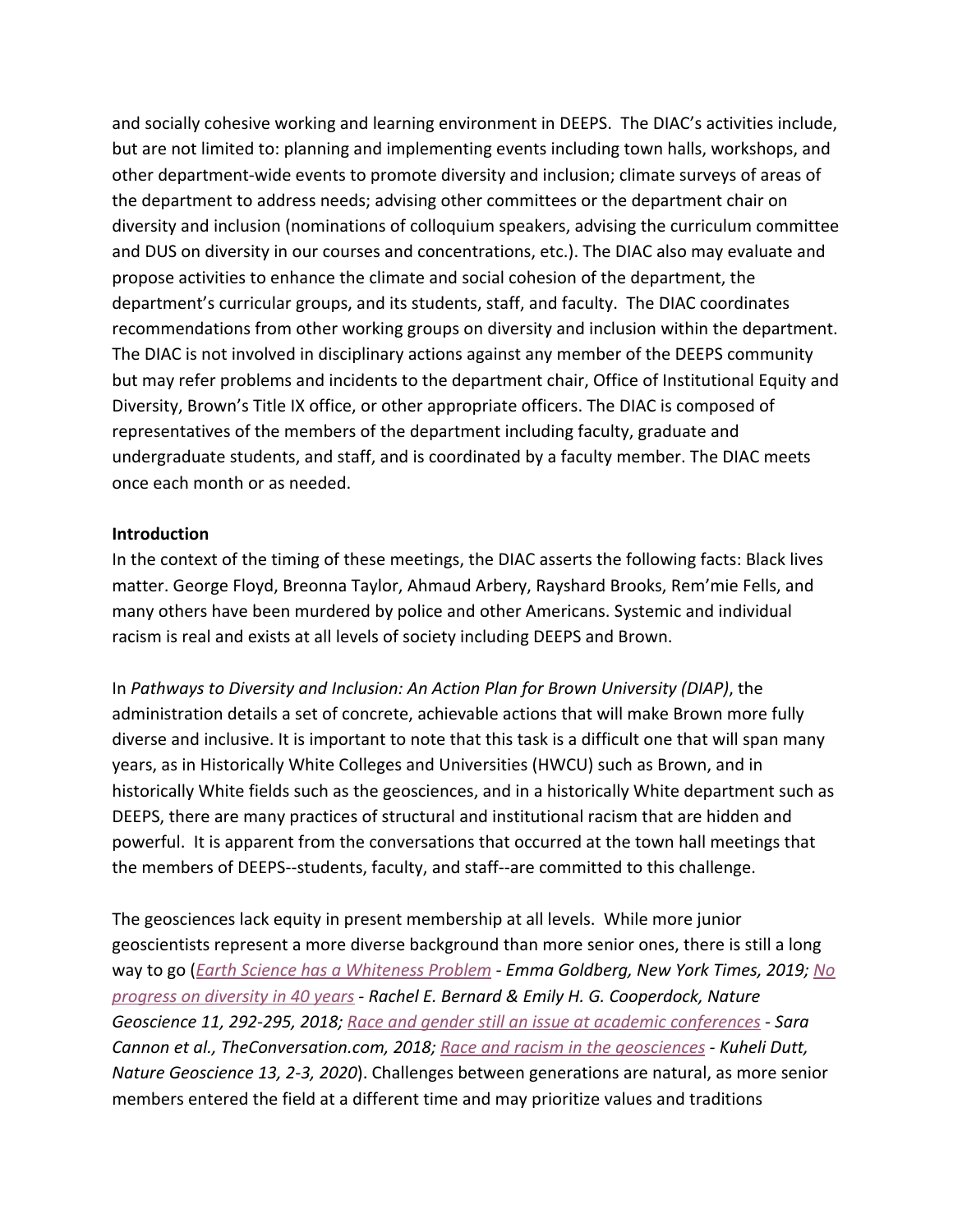differently while more junior members come from a more diverse set of experiences and backgrounds. Diversity leads to more creative problem solving (*S. E. Page, The Diversity Bonus: How Great Teams Payoff in the Knowledge Economy, Princeton University Press, Princeton, NJ, 2009*), but it is not typically rewarded in admissions or citations (*[The Diversity–Innovation](https://www.pnas.org/content/117/17/9284) [Paradox in Science](https://www.pnas.org/content/117/17/9284) - Bas Hofstra, Vivek V. Kulkarni, Sebastian Munoz-Najar Galvez, Bryan He, Dan Jurafsky, and Daniel A. McFarland, 2020*). Furthermore, there is an historical legacy of bias and oppression in the geosciences (*[Science Still Bears the Fingerprints of Colonialism](https://www.smithsonianmag.com/science-nature/science-bears-fingerprints-colonialism-180968709/) - Rohan Deb Roy, Smithsonian Magazine, 2018; ['Bees, not refugees': the environmentalist roots of](https://www.theguardian.com/environment/2019/aug/15/anti) [anti-immigrant bigotry](https://www.theguardian.com/environment/2019/aug/15/anti) - Susie Cagle, The Guardian, 2019; [Sierra Club apologizes for racist views](https://www.washingtonpost.com/climate-environment/sierra-club-apologizes-for-founder-john-muirs-racist-views/2020/07/22/5f932f20-cc78-11ea-99b0-8426e26d203b_story.html) [of 'father of national parks' John Muir](https://www.washingtonpost.com/climate-environment/sierra-club-apologizes-for-founder-john-muirs-racist-views/2020/07/22/5f932f20-cc78-11ea-99b0-8426e26d203b_story.html), Associated Press, 2020*), where scientists have participated in strengthening racist ideology through misapplication of geological principles and evidence and exploration of our world has resulted in oppression of indigenous peoples (e.g., Linnaeus, Darwin, etc.). The DIAC plans to work together with the DEEPS community to document this history more fully as part of a restorative introspection. All environmental scientists should have an understanding of environmental justice and the inequities brought on by the unequal impacts of climate change, pollution, and extraction industries on communities of color, indigenous communities, and the global south. A commitment to working together, finding roles for community members to play in change, and making values and practices explicit and transparent is the critical task for improvement of climate in DEEPS. While the DEEPS DIAP reported improving statistics in DEEPS and geosciences representation in 2016, a revisit by the DIAC is overdue and is planned as part of the annual survey activities.

Individual acts of racism, aggression, or micro-aggressions are part of the challenges that the DEEPS community faces. These actions come both from within our community and without, and deserve prompt and serious attention. Many of the concerns raised in the town hall meetings relate to what to do when one witnesses or survives such an action. A repeated query at the town hall meetings was how DEEPS members can help in fighting racism: all members of the DEEPS community can help to reduce the number and impact of such aggressions, including:

#### **Actions in response to individual racist acts available to the DEEPS community members:**

1) Intervene as a bystander, for example using skills learned during the Diversity Working Group's "When, If, and How to be an Active Bystander." (Jan. 20, 2020) 2) Report the incident to the chair of the department (James Russell@brown.edu). 3) File an anonymous tip to alert the chair and DIAC (noting that such anonymous tips normally cannot be the sole basis for disciplinary action: <https://forms.gle/sY8oshpfxh1LdedT9>). 4) Use the Office of Institutional Equity and Diversity Incident Reporting page (<https://www.brown.edu/about/administration/institutional-diversity/incident-reporting>)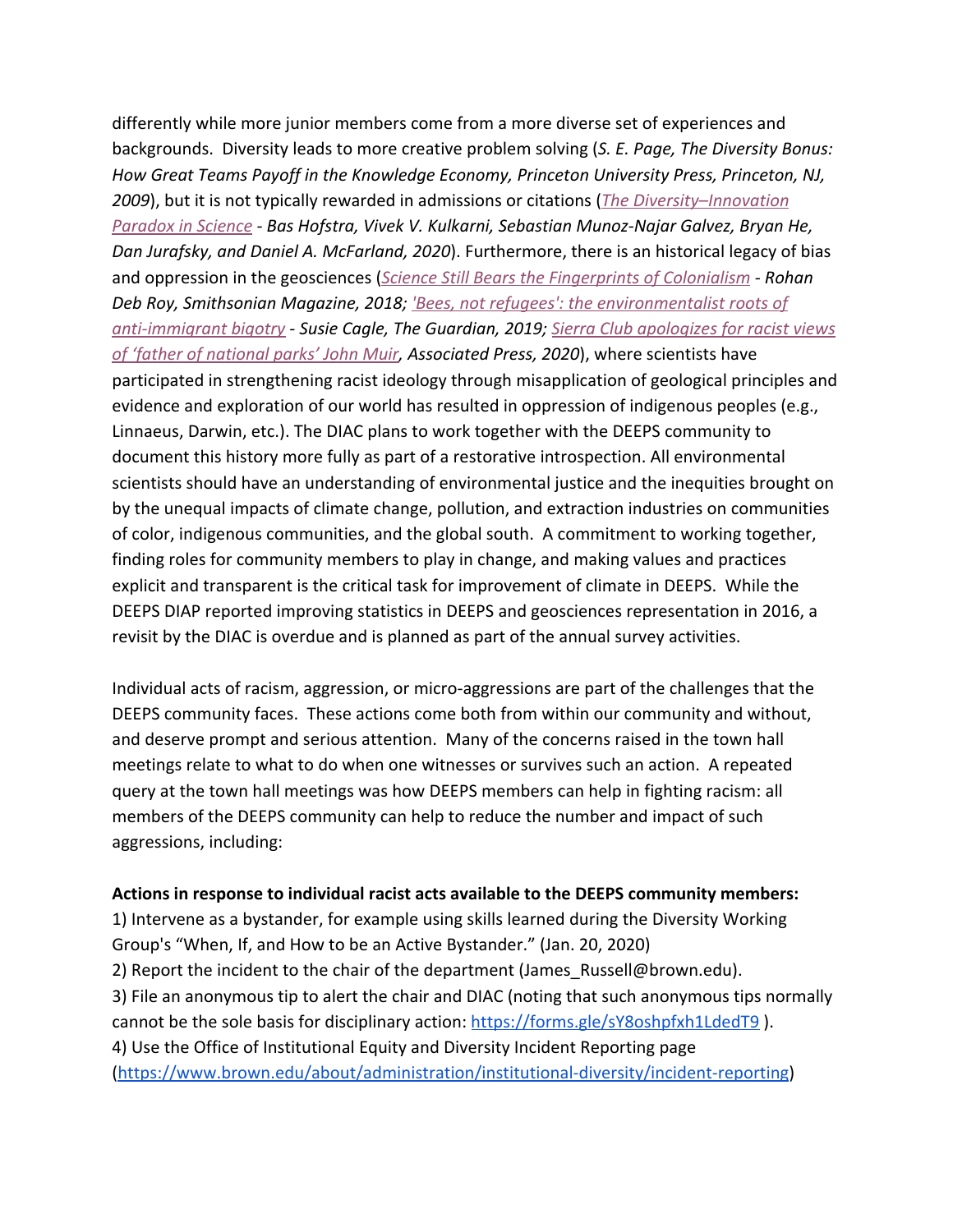5) Report to the Department of Public Safety (DPS) by calling 401-863-3322. Information about reporting bias or a hate crime is also available on the DPS webpage

([https://www.brown.edu/about/administration/public-safety/hate-crime-faq\)](https://www.brown.edu/about/administration/public-safety/hate-crime-faq)

6) Or consult with a trusted community member to help take one of these steps. (Note that some campus members are required to report incidents of sexual assault or sexual harassment by the Clery Act or Title IX).

Implicit Bias is another key challenge for DEEPS, identified in the DEEPS DIAP. There is significant research indicating that even people who do not declare their own bias or feel that they possess bias, nonetheless behave and decide in a biased manner. There are a variety of resources that the DEEPS community can use to learn more

(<http://kirwaninstitute.osu.edu/research/understanding-implicit-bias/>[,https://diversity.arizona.](https://diversity.arizona.edu/advance-grant) [edu/advance-grant](https://diversity.arizona.edu/advance-grant)), including testing your own implicitly biased responses ([https://implicit.harvard.edu/implicit\)](https://implicit.harvard.edu/implicit). Research indicates that implicit biases are malleable based on situation and presentation, and so it is important to take advantage of conscious practices to reduce the impact of implicit biases. Key biases to be aware of in designing these practices are affinity bias (preference for your own group), confirmation bias (prejudicial selection of which events are significant), attribution bias (making erroneous causal linkages, e.g., race determining behavior), and the Halo/Horns effect where someone you have decided you like/dislike can do no wrong/right. Many of the comments and discussions at the town hall meetings relate to how and when DEEPS members can help reduce the impact of implicit biases, the list of concrete actions below and the longer list from the collected documents in the supplement below include these suggestions.

Explicit and implicit bias are not the only issues requiring improvement in DEEPS. Many of the discussions during the town halls highlighted aspects of structural and institutional racism where actions by DEEPS can be taken. The elimination of the GRE requirement for graduate admissions by DEEPS last year is one example, but advertising this change has not yet been wide enough (even among DEEPS members). Many of the comments highlighted transparency failures and flawed, biased procedures, which the DIAC can analyze for DEEPS to address and improve. An illustrative example of the distinctions between individual racism and structural racism is the request for clarity in how to report incidents of individual racism. Brown has rules, DEEPS has norms, but these are not widely known in the DEEPS community (this problem has been repeatedly noted in collected past documents). In this case, there is an original act of individual racism that might trigger a complaint or bystander intervention. It is not a sufficient response from the DIAC to say, "I am not a racist, thus I personally would not commit such an act", and deem that assertion of non-racism to be sufficient. Instead, applying only non-racism in this instance would be tantamount to complicity in the structural racism that allows such acts to occur without consequences. An anti-racist response is needed to address the structural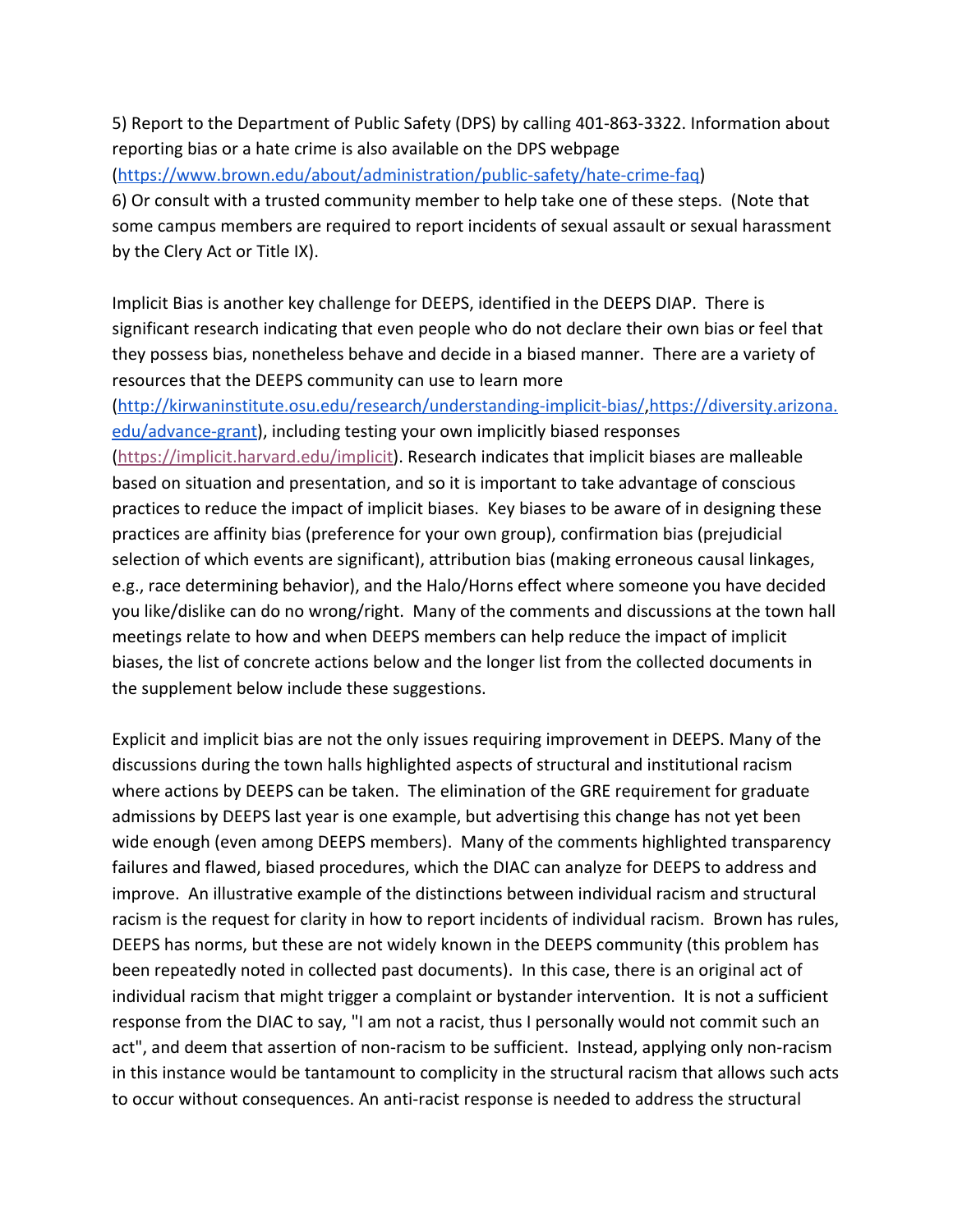racism: the DEEPS community needs to preemptively unite and agree that such acts will not be tolerated and will be met with a response, to formulate procedures in advance of incidents, and to make these norms and procedures widely known. The community is making progress on the first two parts of this anti-racist response, but the communication aspect is failing and DIAC plans to take this on in the coming year.

As gatekeepers to the prestige and opportunities afforded by higher education degrees, the faculty of DEEPS have a special responsibility to reduce the impact of racism on all programs within DEEPS, including admissions, retention, coursework, grading, examinations, and expectations. The DIAC, working together with the relevant faculty committees, will focus on evaluating the practices and norms across the department to highlight issues that can be addressed in the coming years.

The horror of the graphic incidents precipitating these two meetings, along with the heavy weight of over five hundred years of colonial racism in this part of the world and four hundred and one years since the beginning of American slavery, underlie the strong emotions and convictions of the DEEPS community. Those overarching issues cannot be solved by the department, but neither is their scale an excuse for DEEPS to fail to improve itself. Many of the comments in the town halls reflect significant anger about a lack of progress in improving the climate of DEEPS. The DIAC received this message clearly and has plans to immediately implement a major improvement in openness, transparency, and accountability of DIAC meetings and processes, beginning with this document. Furthermore, the DIAC plans to collaborate with other DEEPS bodies to analyze other department procedures potentially ossifying biases. Specific actions and plans are listed among the suggested actions below. Over the next few months, the DIAC will prioritize the immediate actions among those concrete actions listed.

Finally, DEEPS cherishes the diversity it already has. These town hall meetings, collected documents, and many other interactions make apparent the desire and commitment to build the most collegial and equitable community possible. DEEPS has a diversity of identities, ages, economic resources, educational backgrounds, and of course competing commitments. DIAC is working to hone its procedures and plans, including developing quarantine-resistant, yet highly inclusive meetings with every constituency making a request; producing transparent agendas and actions; and welcoming community input in all of its meetings and activities.

**List of Concrete Actions \*Improved Documentation**\* *The DEEPS Website needs DIAC/DIAP content:*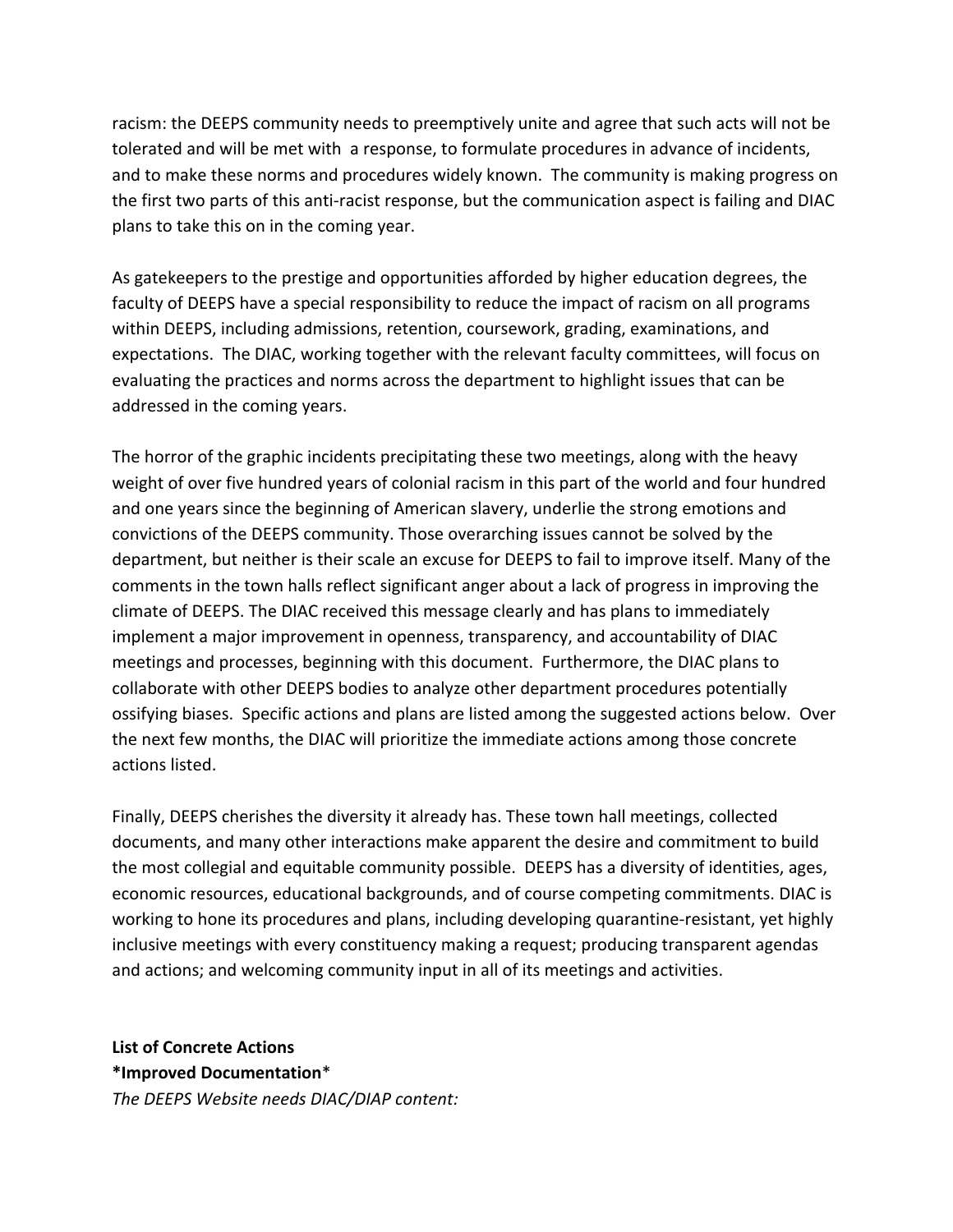1) DEEPS is overdue in posting our DIAP and its updates on our webpage per the administration's rules.

2) The students have requested a broader framing addressing the historical legacy of racism in geosciences and environmental racism and its close ties to White supremacy, and this helpful context will be developed, by the DIAC working together with the students, drawing on the growing list of resources already initiated and collected by the DIAC.

3) The department website is being redesigned, but that is not a valid excuse for inaction. In response to the students DIAC has created an open google drive where such materials are being collected and linked to from the present and future website

4) Centralize all information regarding DIAC and DIAP.

5) Consider barriers to access.

### *Code of Conduct:*

1) Develop a DEEPS Code of Conduct specifying: How can I personally contribute in my role within the DEEPS community, as a scientist, as educator, and as a citizen? 2) Build upon community standards, such as the AGU Code of Conduct (<https://bit.ly/2EsAIZc>) which was voted into force for DEEPS in the 2019-2020 academic year, the Brown Academic

Code ([https://bit.ly/3gevWMV\)](https://bit.ly/3gevWMV), and the DEEPS graduate student handbook

### ([https://bit.ly/310ZZ4l\)](https://bit.ly/310ZZ4l).

3) Widely distribute and post this Code of Conduct (on the department website, flyers, etc.).

# *Flowchart for Complaints:*

1) As suggested from the Planetary Working Group, develop an action flowchart to guide complaints to the existing resources.

2) Widely distribute and post this flowchart (on the department website, flyers, etc.).

# *Anonymous Feedback/Tip Form:*

1) The DIAC has already created this form: <https://forms.gle/sY8oshpfxh1LdedT9>

2) The software does not collect the identity of the informant.

3) Complaints go to the Chair for action.

4) The Chair may direct DIAC to suggest potential structural changes to avoid issues or improve climate in response

# *Minutes/DIAC Meeting reports:*

1) All upcoming and past meetings and any public documents (e.g., minutes) will be posted online by the mechanism above. Agendas will be distributed in advance of all DIAC meetings including who may attend (typically open invitations with a particular emphasis group specifically invited), minutes taken, and minutes posted online or a summary report posted when confidentiality/anonymizing/form require (e.g., this document).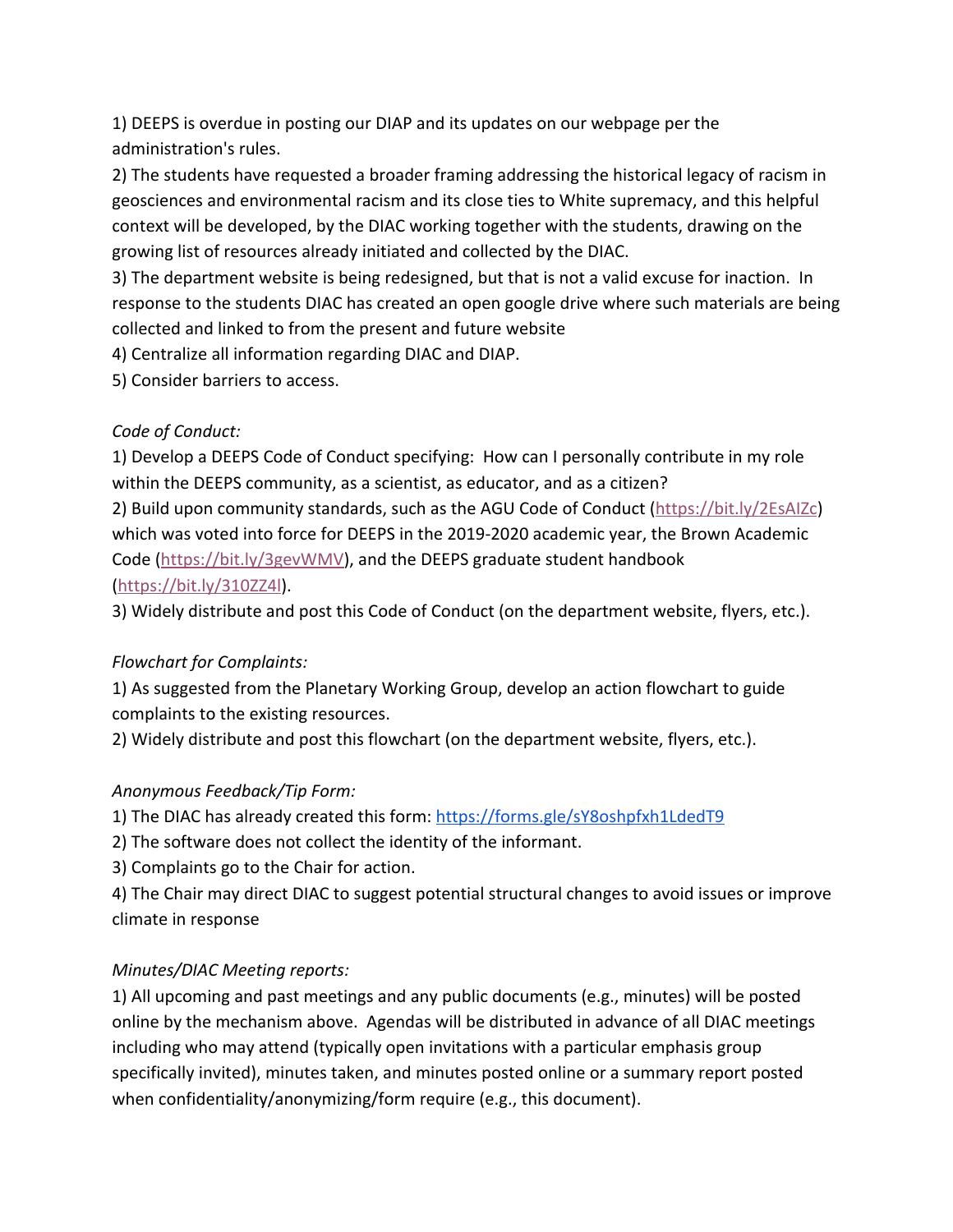2) The DIAC is developing a plan for inclusive meetings to come, which will include the specifics of levels of confidentiality, targeted invitees, etc. You can expect different flavors of DIAC meetings to capture data widely, and you can look for the annual reporting required by the administration. There is enthusiasm for many targeted meetings with groups outside of the DIAC (e.g., postdocs, hiring committees, admissions committee, CS MOSAIC+ program, etc.). 3) The DIAC will have primarily only planning meetings without outside participation (which will have public minutes).

4) The only issue is a balance of transparency and confidentiality, but that is easily manageable.

### **\*Recruiting\***

1) Make stipends & tuition payments for graduate students more explicit on advertising materials & website (subject to legal limitations)

2) Make career paths more explicit on website

3) Collect biographies of diverse students & alums for website

4) Focus revisions on barriers to access: make application procedures more transparent, especially contacting a prospective advisor; highlight optional GRE status; illustrate ways of highlighting research-relevant experience on applications; link to ways the department offers research experience (internships, DEEPS STEP, leadership alliance).

5) Solicit feedback on application materials and procedures from the Office of Institutional Equity and Diversity

6) Review the statistics on identity of past applicants, invitations, and matriculating students (Collected annually by the DGS already)

7) Reach out to alumni for recommendations on improving recruitment diversity and inclusion

8) Establish "application mentor" program, like at [Univ. of Colorado](https://sites.google.com/colorado.edu/atoc-grad-application-mentor/home) o[r MIT-WHOI](https://mit.whoi.edu/admissions/apply/jp-applicant-service-knowledgebase-jp-ask/)

### *Evaluate Admissions/Recruitment Biases:*

1) DIAC will request to meet with Admissions Committee on a timely basis to inquire about practices relevant to structural racism and other inclusion practices

2) DIAC will offer to meet with any Faculty Hiring Committee formed to offer assistance in inclusive practices, recruiting opportunities, and implicit bias. The DIAC will review existing materials provided to all hiring committees to find opportunities for improvement (e.g., requiring a diversity and inclusion statement from all future applicants).

3) Career Day should be expanded to be one a semester, campus wide, more diverse speakers, continue to emphasize variety of careers, discuss salaries & finances, discuss career perception with students to identify issues.

4) Evaluate procedures and provide guidance for campus visits and tele-interviews for graduate students, post-docs, staff, and faculty hires.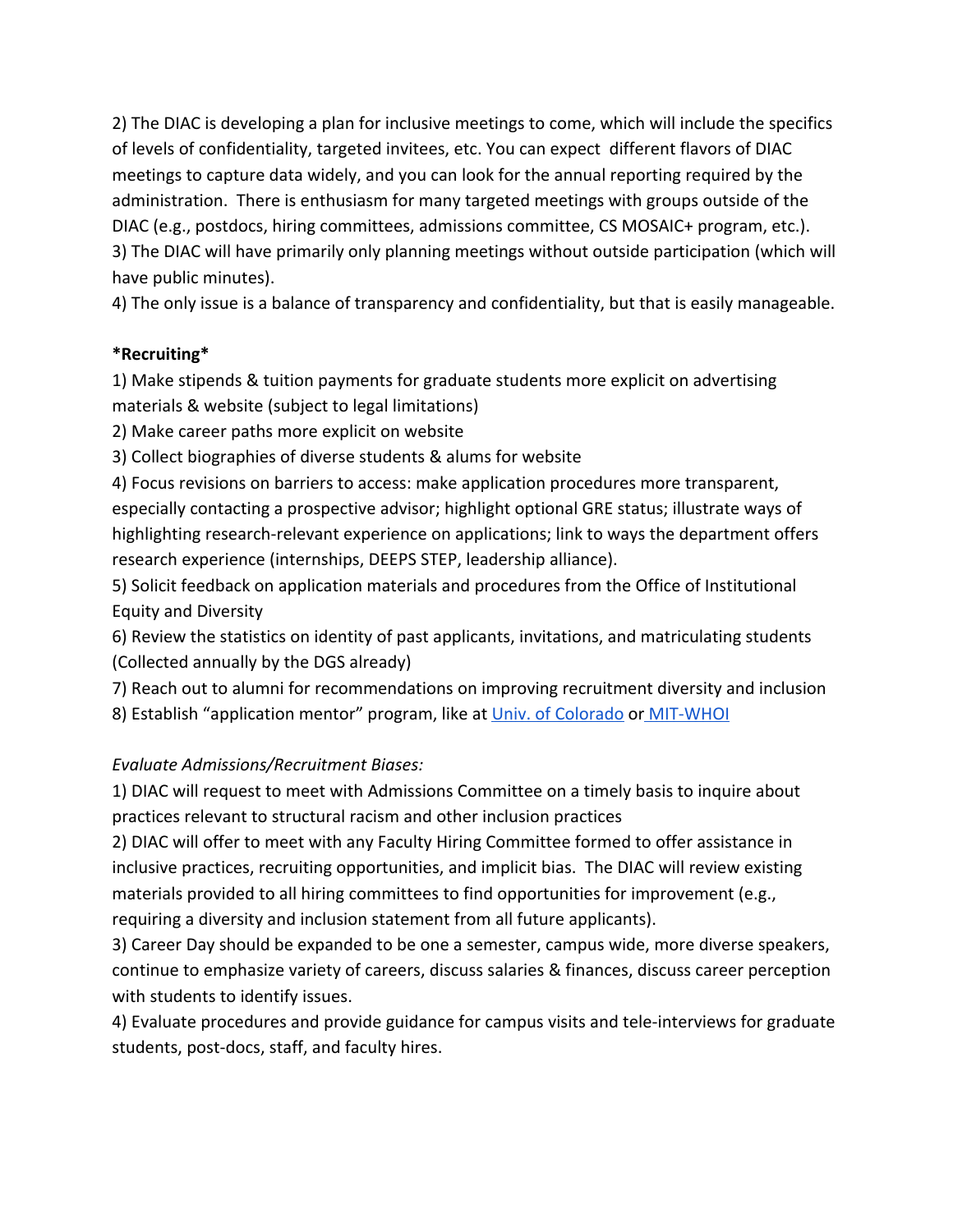5) DIAC will continue to explore possibilities for active measures and systems to expand recruitment of a diverse community, e.g., supporting faculty and student recruiting trips to specific conferences and universities.

#### **\*Climate and Retention\***

*Evaluate Retention Issues:*

1) Data Collection on Retention, Tenure, carry out post-exit surveys of students, staff, and faculty regardless of departure reason

2) Evaluate statistics of self-identity vs. AGU, EGU, and vs. whole US at multiple career stages within DEEPS.

### *Evaluate Curriculum Biases:*

DIAC will request meeting with Curriculum Committee to discuss:

1) Work on getting more classes registered for DIAP credit

2) Revising the canon to include more diversity

3) Teaching the history of geoscience, including the role of geosciences in oppression and bias (Linnaeus, Darwin, Agassiz, Fisher, Pearson, scientific racism, political scientism, etc.). For whom were the geosciences created?

4) Accessibility of introductory courses: curriculum and structure, assumed knowledge

5) Accessibility and diversity issues in first year courses (introductory undergrad lecture courses,

FYS, incoming graduate student seminar); key to make informal study opportunities welcoming to all; consider sign-up sheets, or assigning students so that everyone has a study group option 6) How to incorporate ethics and impacts of work on marginalized communities

7) Cross-list and guest lectures, esp. with ENVS, Sociology, Africana Studies, History for greater diversity & expertise. Environmental justice field course?

8) Diversity syllabus statements: how to avoid hypocrisy, how to take seriously. Code of Conduct in each class?

9) Sheridan offers diversity in the classroom training, is this encouraged? Key for faculty and grad students.

10) Include diversity and inclusion in DEEPS-led grad and undergrad TA training

11) Emphasize transferable skills outside of geosciences in syllabi & curricula

12) Suggest non-traditional and low-stakes assessments

13) Find ways to illustrate the value of PhD/AB to students based on alumni and cohort results

14) Field courses help to prepare for jobs without graduate school

*Travel Funding:*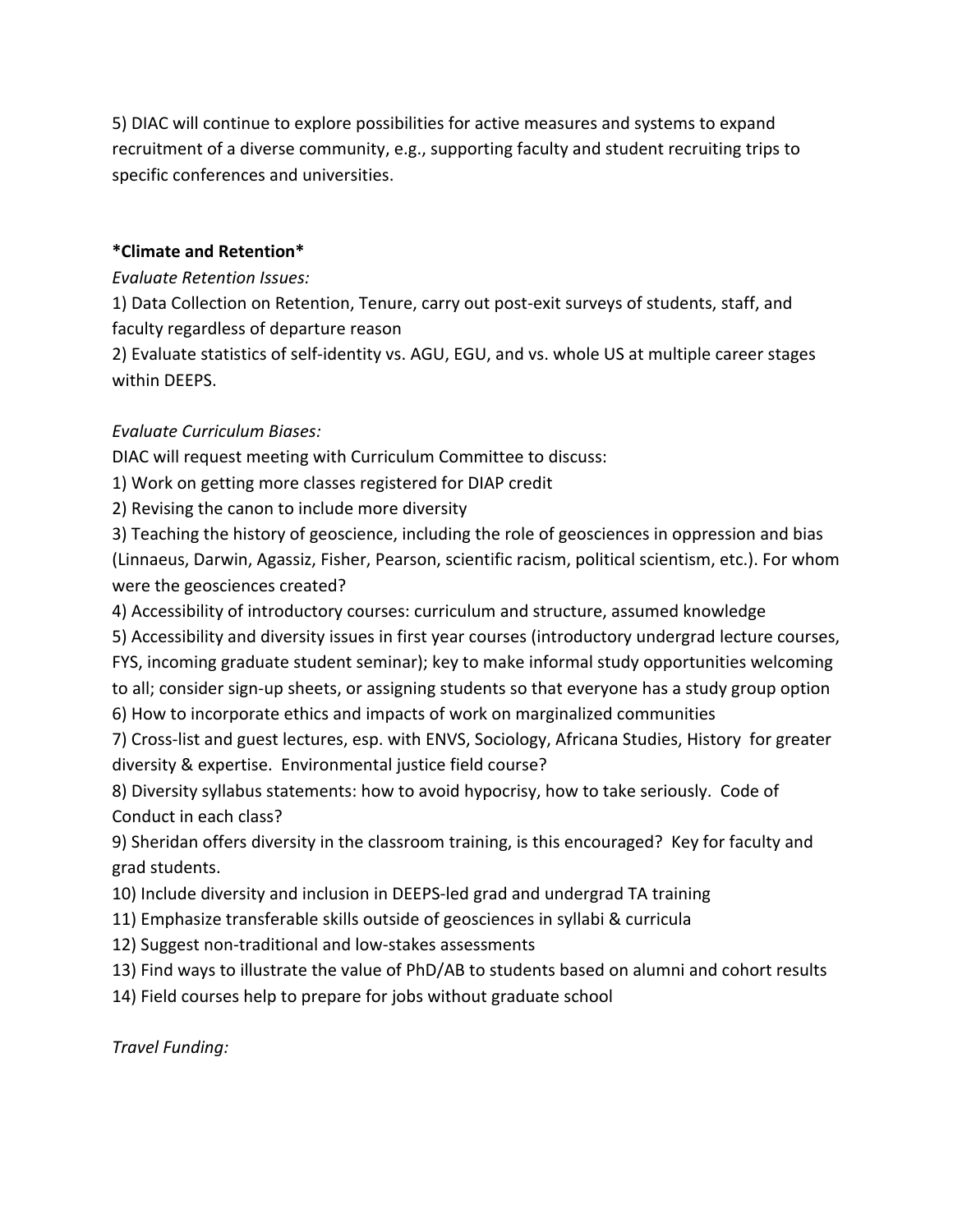1) While department resources have been committed for graduate students in the past for such trips, and COVID-19 precludes immediate travel, a frequent request is for student & faculty travel to:

--Recruit at HBCUs or other institutions toward more diverse recruitment.

--Attend SACNAS, MPOWIR, or other diversity-building meetings. etc.

2) DIAC will work with the Chair to make a plan for how these resources should be garnered from the administration, accessed, and allocated transparently.

## *Inclusive Travel Assessment:*

The DIAC will evaluate practices and provide a report on inclusivity in travel broadly, including:

1) Is the pay up front practice in Brown travel protocols a major issue? Solutions?

2) Explore/ameliorate issues surrounding field trips and field camps

3) Develop practices for better inclusion at Fall and Spring Field Trips, not sufficiently advertised or accessible at present

## *Trainings:*

The Diversity Working Group has previously organized trainings; in addition, we will:

1) DIAC will support or plan these meetings as needed or desired

2) DIAC will explore with the faculty if these meetings can/should be made mandatory

3) DIAC will develop materials in lieu of trainings for those who cannot attend, e.g., visiting scientists, new students, faculty, or staff

4) DIAC will locate any resources distributed at these events and make them available.

# *Develop/Curate Implicit Biases Materials:*

1) DIAC will work together with students and the DWG to curate implicit bias in geosciences materials to be distributed to committees and distributed online

# *Annual Climate Survey:*

1) Collected in previous years by student-faculty collaboration

2) Keep a finger on the pulse of DEEPS climate each year

3) Provide longitudinal data to show evidence of improvement or new issues.

# *Chain of Complaints:*

1) Develop flowcharts for protected status abuse issues

2) Evaluate flowcharts in consultation with Ombudsperson, OIED, Title IX, Public Safety

3) Identify key people/roles

4) Facilitate power diffusion in order to open lines of communication

5) Emphasize approachable access for issues and remain cognizant about the power imbalance between students, postdocs, staff, and faculty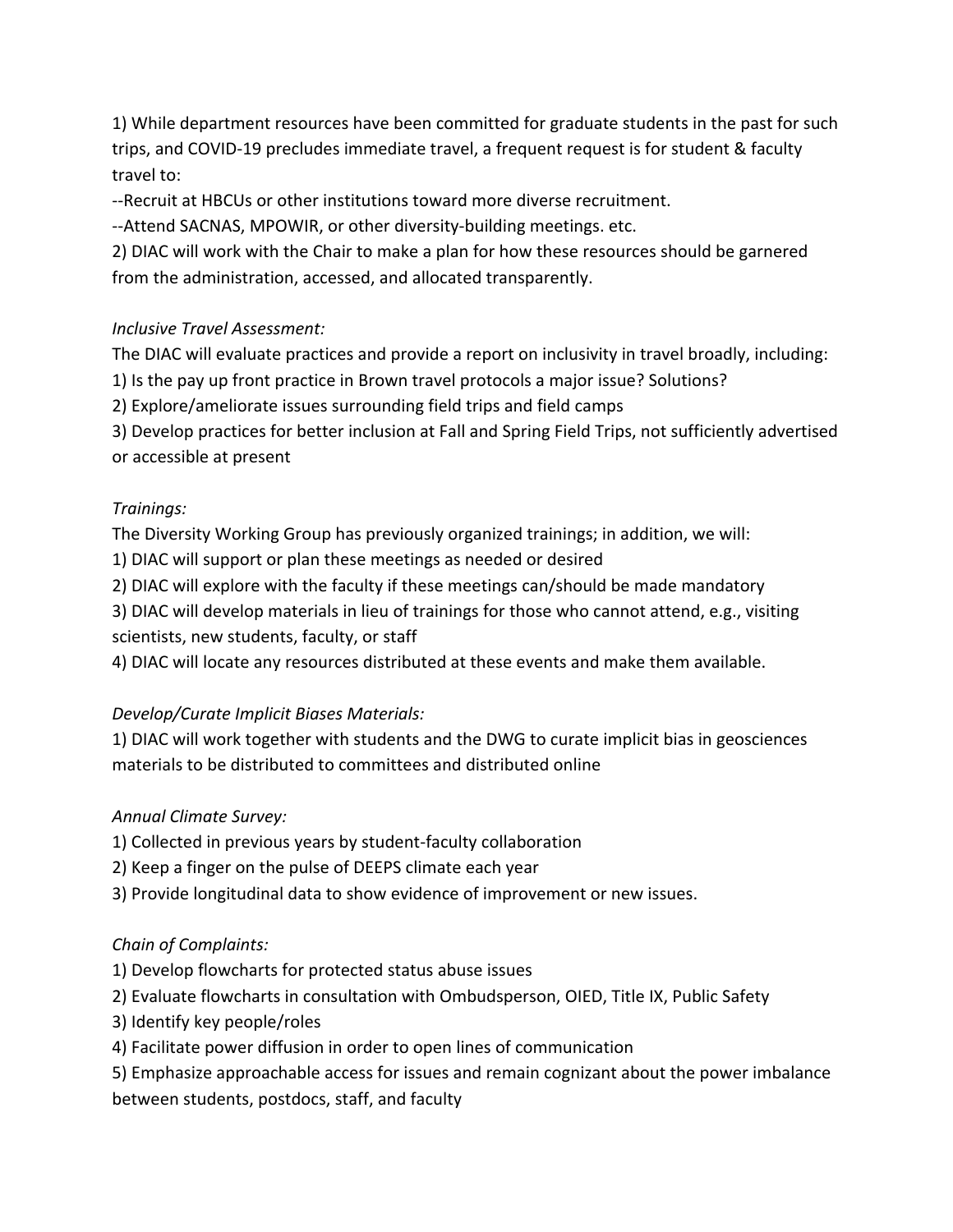6) The DIAC has established an anonymous climate feedback form, located at: <https://forms.gle/sY8oshpfxh1LdedT9>

7) Visit the Office of Institutional Equity and Diversity Incident Reporting Page or Public Safety reporting page.

## *Mentoring:*

1) Develop or curate training and/or guideline materials to improve mentoring in DEEPS

2) Develop a Code of Conduct for mentors

3) Build on what materials already exist that have been improved in the Graduate Student Handbook, but expand to cover mentoring of undergraduates, staff, visitors, junior faculty, etc. 4) Add these to the faculty by-laws, so that successful mentoring can be enhanced as part of faculty evaluation.

# *Visitors & Postdocs:*

1) Need to develop and promote diversity & inclusion training/materials for this group.

2) Postdocs are a key aid in mentoring, the mentoring guidelines should keep this in mind.

3) DIAC may inquire with the new associate provost for postdocs to coordinate plans.

# *Faculty:*

1) DIAC will request to meet annually with the faculty, discussing topics such as:

- -- (WAIT): Why Am I Talking? (This is a concept from inclusive meeting practices).
- -- Evaluate tenure, rewards, advising, mentorship from a diversity perspective
- -- Every faculty action should include a 'gut check' on how to promote diversity

-- Accountability for promises on diversity & inclusion

# **\*Community Building\***

*Improve outreach activities and their advertisement:*

1) Encourage development of research summer programs or internships with local middle/high schools

2) Continue deepening Leadership Alliance connections

3) For REUs and other funded research projects, recruit for diversity and inclusion

4) Continue and support DEEPS STEP

5) Recommend improvements in communicating these outreach activities for website revisions and other department materials

6) Encourage more active use of dept. Twitter account by appointing a group of "stewards" who take turns posting content and promoting the department strategically. Twitter can help us reach potential applicants.

*Visual representation within the Department*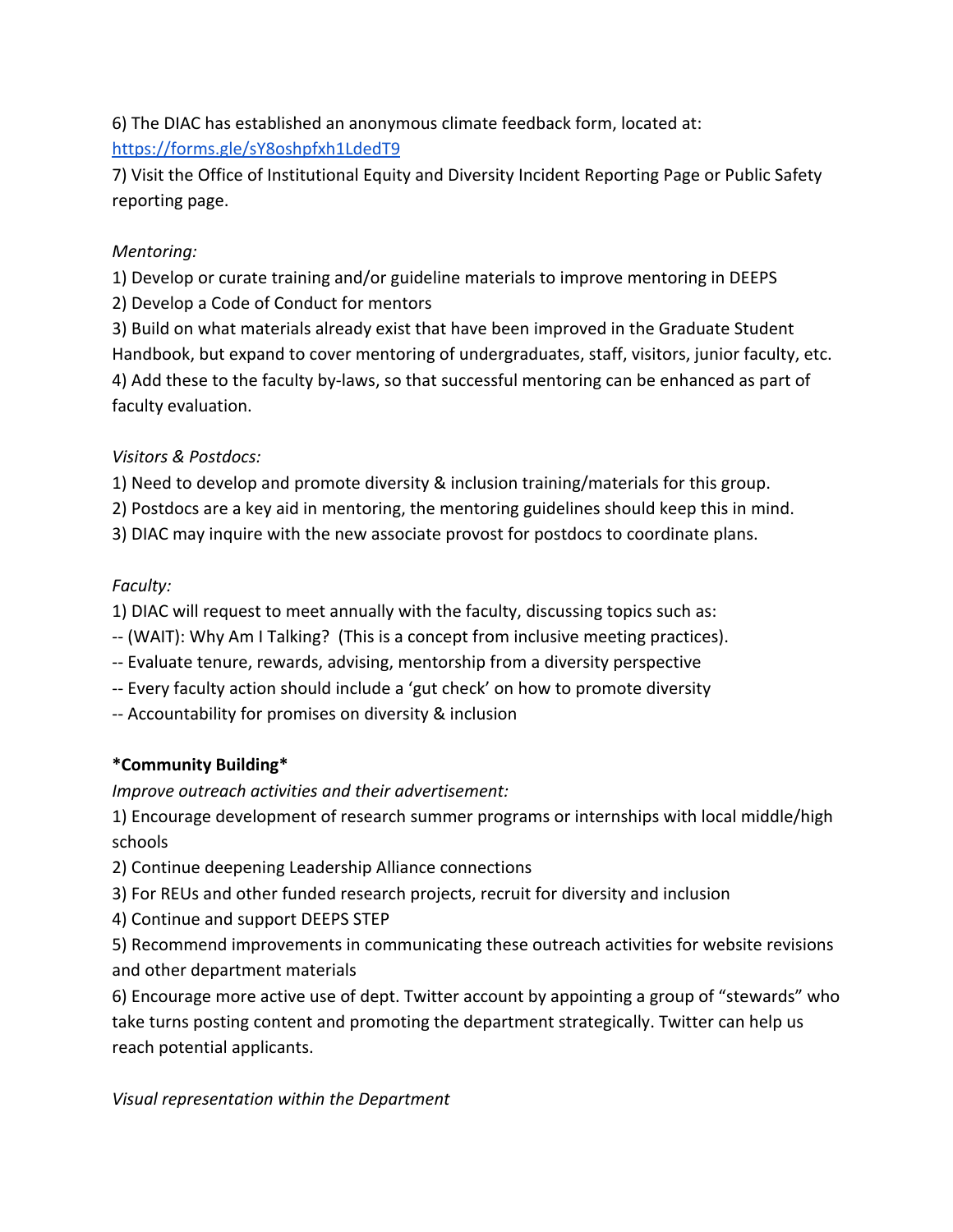*1)* Improve the murals, posters, etc., in DEEPS spaces

#### *Social meetings for cohesion and communication:*

- 1) Encourage the formation of clubs and student groups within DEEPS
- 2) Encourage attendance at the Planetary Social Hour
- 3) Encourage attendance at the Post-Colloquium Social Hour
- 4) Encourage attendance at department banquets, dinners, events

## *Time & Place Selection*

1) The successful #ShutdownSTEM carried out by DEEPS contributed majorly to the success of these meetings and this document

2) Significant concerns about additional time demands on the few minority members of the department were raised during the town halls

- 3) DIAC & DEEPS need to take minority taxation into account in planning
- 4) Junior faculty and early career scientists may have career issues to mind
- 5) Many DEEPS community members have home life, family, childcare or eldercare issues

6) These accessibility issues also are an aspect of department diversity, and require attention in planning for DIAC and DWG meeting location, frequency, and time

### **\*\*\*Supplement: list of past demands & actions\*\*\***

Acted Upon: 1) Disciplinary actions were taken in response to previous complaints about members of DEEPS. These actions were verbally communicated to all parties most directly affected. The department's ability to communicate these actions more broadly to our community is limited by confidentiality restrictions. This is a structural problem that the DIAC will investigate to see whether a more restorative approach can be taken in the future.

# *A letter of undergraduate demands to the EEPS Community (June 24, 2020):*

A1) Publish a statement on the EEPS website acknowledging Geology's history of whiteness, future steps the Department will implement to stand against racism and support marginalized identities in the EEPS student population.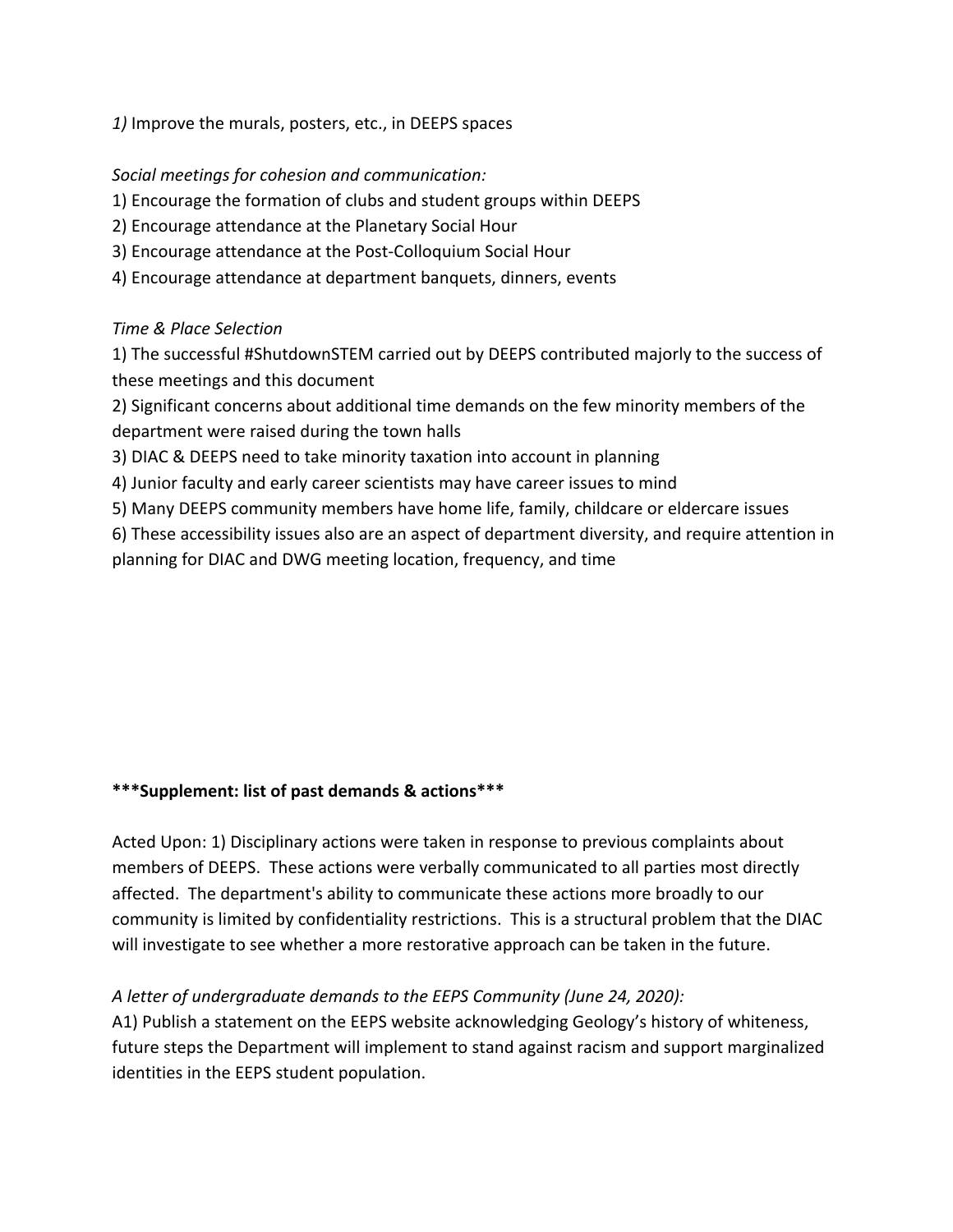A2) Establish and support an EEPS student group dedicated to helping students of marginalized identities connect, study together, and discuss issues of racial, ethnic, and class diversity in the Geosciences.

Acted Upon: A3) Establish a member of the EEPS Department who students can confidentially come to with issues of microaggressions, prejudice, and any other personal experiences related to race and ethnicity ethics.

A4) Donate to organizations that help marginalized K-12 students create new experiences in what we traditionally consider the "outdoors". If donation isn't possible, we ask that the Department considers other forms of supporting and investing in outdoor experiences for K-12 students, such as including field trips in the STEPS curriculum.

Acted Upon: A5) Establish a clear and open line of communication where students can access DIAC meeting agendas and recordings, climate survey results, etc.

Additional points collected through an anonymous survey after the June 24 meeting: A5) Including a course in concentration requirements focused on the intersections of environment/outdoors and race, class, and justice.

A6) In addition to establishing a member of the EEPS Department who students can confidentially come to with issues of microaggressions, prejudice, and any other personal experiences related to race and ethnicity ethics, have DIAC undergrad reps host info sessions on topics relating to similar issues on the order of once a month.

A7) Open DIAC meetings so that people affiliated with the department can sit in on, hear, and contribute to the discussions.

A8) Hold diversity training for TAs (every semester) and faculty and staff (every year).

A9) Explore steps other geology departments are taking and if lines of communication can be established between departments at different schools to create a cross-campus network of geoscientists working to fight racism and inaccessibility within our field.

*A letter on anti-Black racism from DEEPS workers to the university (June 16, 2020):*

B1) Establish election days as University holidays.

Acted Upon: B2) Implement annual DEI training.

B3) Uplift education in Providence.

- B4) Demand RI police demilitarization.
- B5) Divest from law enforcement manufacturers.

# *A synthesis of minutes from a graduate student Diversity Working Group meeting on (June 16, 2020):*

Recruitment:

C1) Application process must be more transparent and inclusive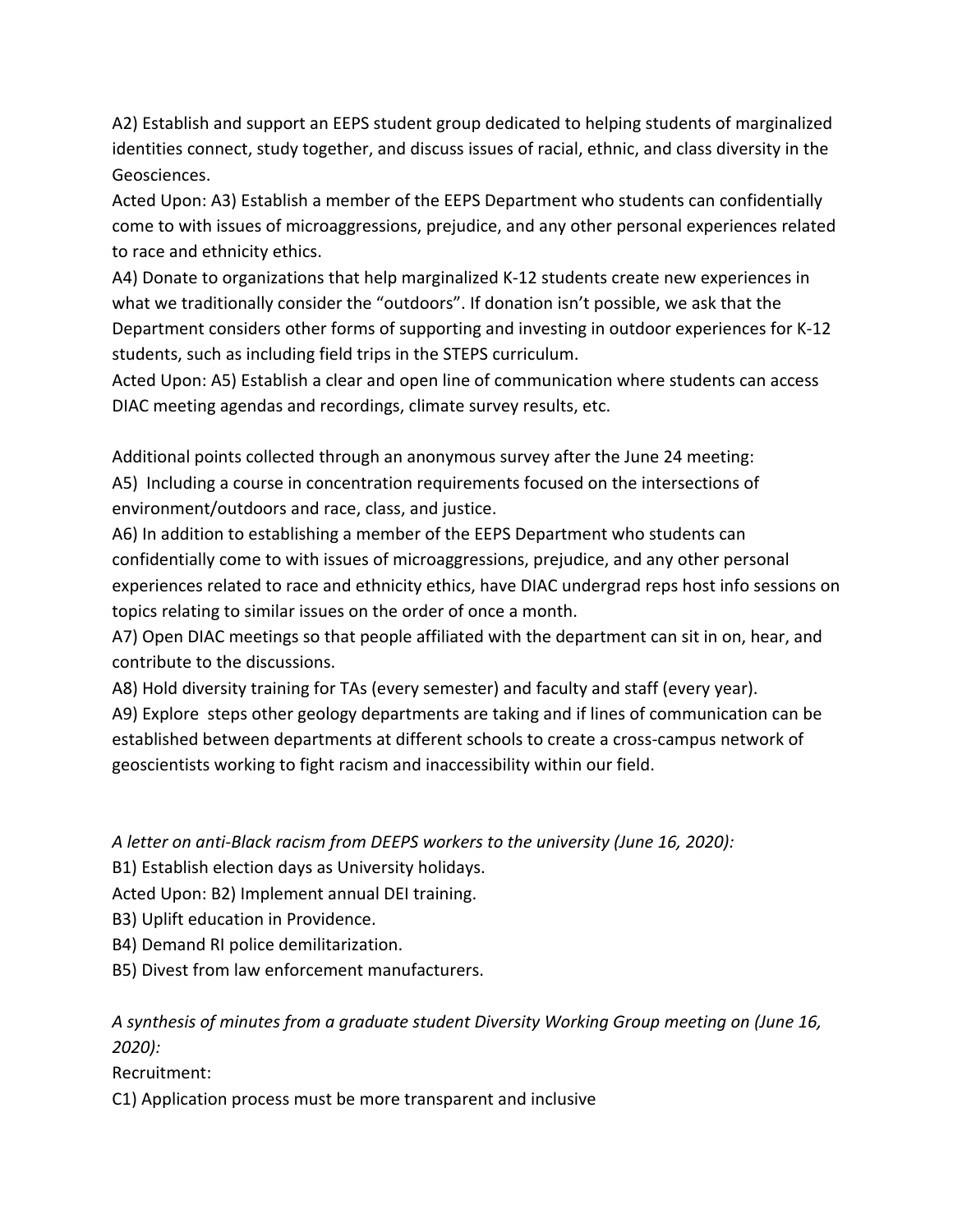C2) Application process and expectations for geoscience need to be communicated broadly and explicitly on the department website and via other avenues

C3) The importance of networking and contacting advisors pre-application must be highlighted

C4) Should be better advertised that there are funds for students to visit as long as they have a faculty sponsor

Acted Upon: C5) Explicitly reject the GRE and advertise this position on the DEEPS website C6) Drop or scale back admission requirements.

C7) Offer even more skills training so faculty have more faith admitting prospective students based on aptitude, not on current skills

C8) Faculty and graduate students should actively engage in outreach at conferences that represent scholars of color to expand our recruitment efforts to marginalized communities C9) Similarly, the department should establish relationships with local/regional/national HBCUs, minority serving institutions, and community colleges to create opportunities for networking, collaboration, and professional development. This can be done through mechanisms like invited talks, seminars, traditional outreach events, or Skype-a-scientist-type sessions.

C10) Faculty should be personally more proactive when recruiting students to make sure they are sampling from more representative populations.

C11) The department should establish a post-bacc program to give students from disadvantaged backgrounds the opportunity to acquire essential research experiences necessary to have a competitive graduate admissions application.

C12) The department should establish a summer research program for targeted local high school students to give them the opportunity to do paid research while gaining invaluable experience that will give them a competitive advantage when applying to undergraduate programs.

C13) Advertise on the DEEPS website that along with the many other competitive benefits offered to students, we provide a transitional stipend to all incoming graduate students. Acted Upon: C14) Incorporate a mission statement on the DEEPS website that we are a department that values and celebrates diversity and are working towards creating a more inclusive environment where all students are respected and valued.

C15) Petition Brown to remove legacy (family members who are alumni) as a consideration for undergraduate admission.

Retention:

D1) Revise our "canons" to incorporate works from more diverse voices in the community. D2) Incorporate discussions about ethics into our courses, especially as they pertain to the intersection of our work (e.g. field work, specimen collection, oil and gas exploration, and resource exploitation) and marginalized communities (poorer communities, native and indigeneous communities, etc.).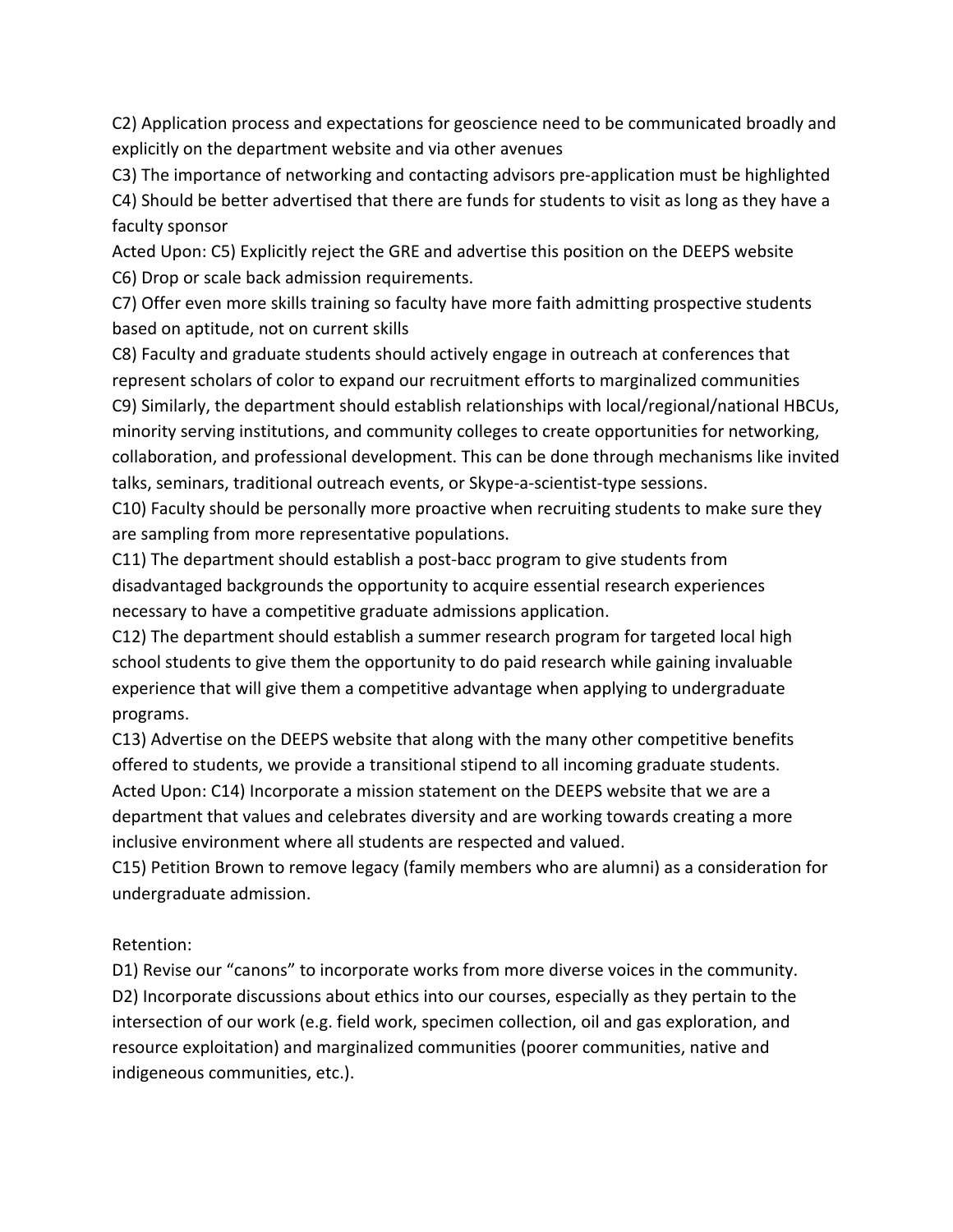D3) How else can we "reward" people spending time on racial justice, inclusion, etc. Can Brown make it part of a tenure dossier? Can there be more classes (maybe co-offered with sociology or Africana Studies) on these issues so undergrads/grads can get academic credit? Acted Upon: D4) Encourage advisers to spend time with their groups working on these issues,

to demonstrate they are important enough to be worth our time.

Acted Upon: D5) Keep up the good work and even boost recruitment for DEEPS STEP - what a great outreach opportunity! Right now, we can get class credit for it in the spring- will this continue?

D6) Actively promote the variety of careers that graduates of our program will have access too, especially careers that are outside of academia.

D7) Increase the career recruitment opportunities for DEEPS undergraduates and graduate students.

D8) Have short course to have all new students all take a class together; basics of geology.

D9) Fill empty wall on geochem walls with mural (contact minority artists, or maybe ourselves/undergrads)

D10) Having a similar program to the MOSAIC program within the CS department.

Acted Upon: D11) Centralize information and resources that students have where they can address systemic racial issues within the department.

Role and responsibilities of faculty in heralding change:

E1) Commit to targeted hires to recruit more scholars of color.

E2) End minority taxation, the culture of asking the few people of color we have among faculty,

staff, and students to take on a disproportionate amount of responsibility in our diversity and inclusion efforts.

Acted Upon: E3) Celebrate the successes of balancing our gender demographics while also acknowledging that there are other demographic benchmarks that we're missing.

E4) As individuals, dissociate the concept of being a good person and being complicit to or ignorant of racial injustices.

E5) Faculty should fully internalize these systemic issues and take aggressive responsibility in enacting change.

E6) Create short training modules for DEEPS TAs to be trained in anti-racism. TAs have the unique opportunity of overseeing student interactions in labs and can proactively address exclusionary and dismissive behaviors that marginalize students.

E7) Emphasis patronage of Black and minority-owned businesses for departmental procurement and events.

E8) Encourage advisors to incorporate books, papers, and articles relating to anti-racism in academia into their group research meetings.

E9) Proactively invite, cite, and collaborate with scholars of color in our respective fields.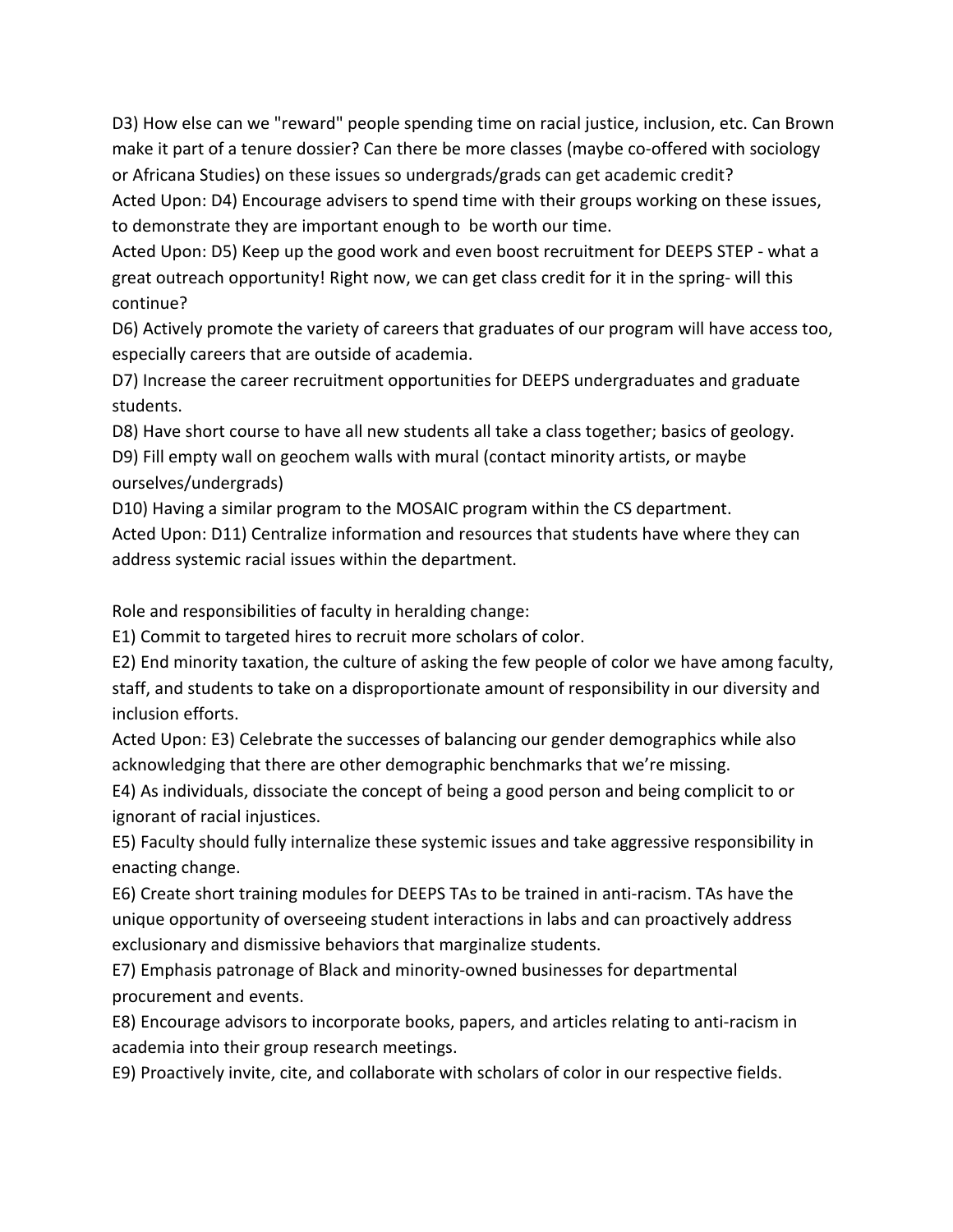E10) Make the demographics of DEEPS transparent and accessible to hold us accountable as we aim to balance representation within our department.

E11) Make sure survey questions are non-gender based.

E12) Crowd-source lists of HUG people in our fields that we might not be aware of, so we can cite their work (example for hydrology [here](https://docs.google.com/spreadsheets/d/1qlW0jFdig6Hu-YVRvZ1yd1N6Fl6dAndNnskmvM_myes/edit#gid=0))

E13) Seek funding to make our publications gold open-access to make our work more accessible.

*The Fall 2019 DEEPS Undergraduate Climate Survey Report:*

F1) More formal education on the types of careers open to geo undergraduates, e.g. information session on geo careers" (more than just geo careers day)

F2) The only recruiting present in the DEEPS department is fossil fuel based and wanting alternatives.

F3) More availability of GIS courses and a field methods course and general lab skills workshops.

F4) Racism and sexism were highlighted as negative experiences regarding the learning climate in DEEPS.

Acted Upon: F5) More attention to identity, inclusion, and training for professors: Give profs guidelines and training to running a class that prioritizes mental health and continue to center and promote the inclusions and consideration of the experiences of marginalized people in discussions about community and course selection.

Acted Upon: F6) The majority of people in DEEPS are fantastic and have been really supportive, but the few people who have harassed students or have made them feel uncomfortable in other ways need more accountability and transparency on how they are handled.

Acted Upon: F7) When microaggressions occur, it is difficult to hold that person accountable, coming not only from graduate students and faculty, but also undergraduate students. To combat this, there should be teach-ins and trainings held to emphasize DEEPS as an anti-racist, anti-misogynist department.

F8) This raises the question of the roles of the undergraduate DIAP representatives. These representatives could be tasked with holding sessions throughout the year concerning marginalized communities in the sciences, mental health, and anti- racist techniques, much like the MPCs in dorms.

F9) This can be supplemented by a training from Project LETS and a tie-in to GEOW+. These organizations already have forums to discuss identity and ways of addressing microaggressions. Acted Upon: F10) A town hall is needed to increase transparency. This will lower a division between faculty, graduate students and undergraduate students.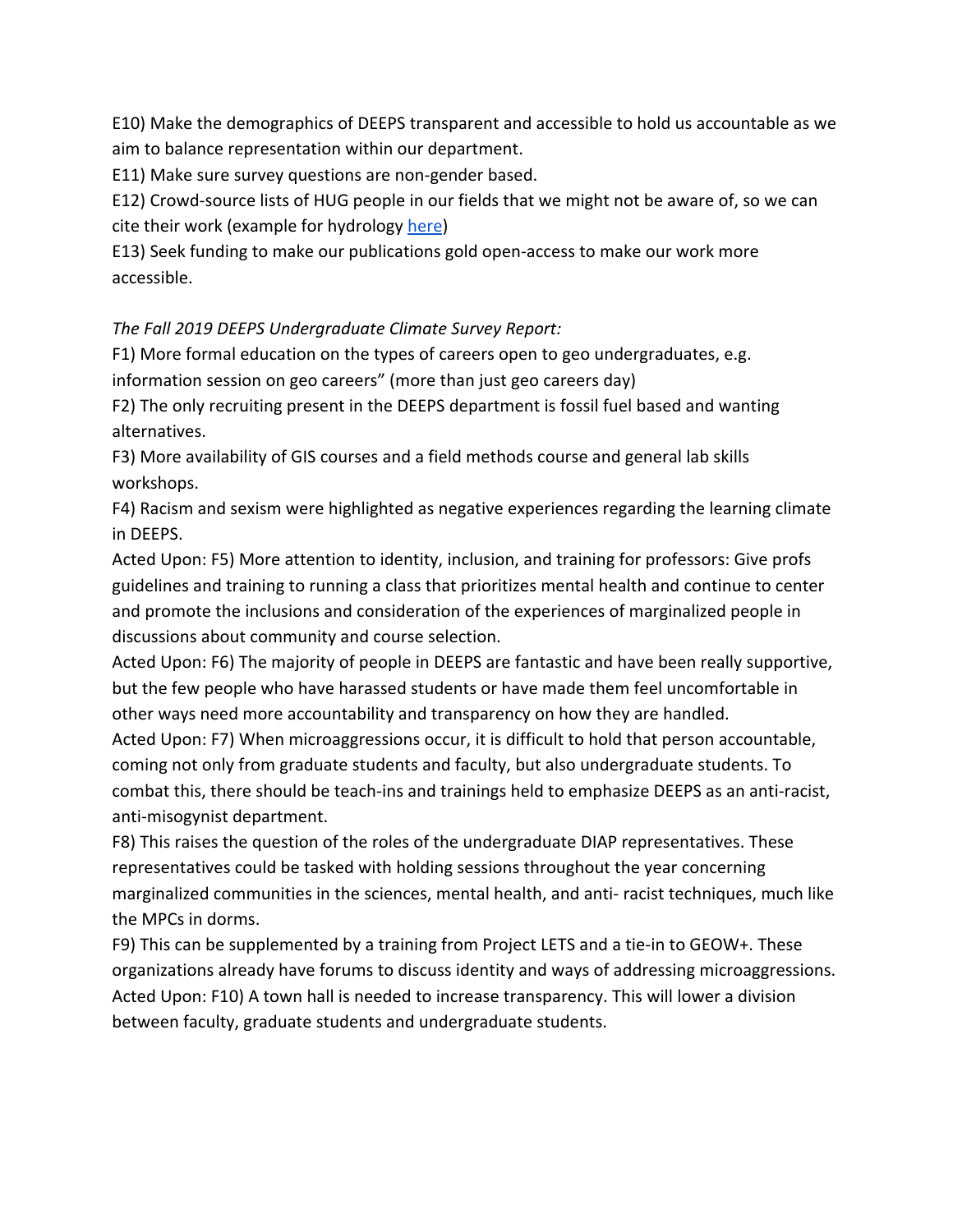The Task Force for Planetary Group Climate Preliminary Report Concerning Recommendations for an Inclusive, Welcoming Climate (June, 2019);

#### *The Lincoln Field Workplace Climate Council Charter (June, 2019):*

H1) Conduct no less than one meeting per month during the academic year and no less than four meetings per academic year open to the DEEPS community;

Acted Upon: H2) Oversee the continued implementation of recommendations of the Spring 2018 DEEPS Graduate Student Working Climate Report, the Task Force on Planetary Group Climate Final Report as well as recommendations based on other reports, findings, and conclusions deemed relevant by the Council;

Acted Upon: H3) Recommend to the departmental Chair, Faculty, Director of Graduate Studies (DGS), Planetary Graduate Student Faculty Representative, Diversity and Inclusivity Action Plan (DIAP) Committee, and any other relevant departmental committees reforms to practices, structures, and habits that would enhance the workplace climate for all;

Acted Upon: H4) Welcome additional members of the administration, faculty, staff, and students to participate in its deliberations as pertinent;

Acted Upon: H5) Assist the planetary group and the department in conjunction with the DIAP committee in the development and implementation of guidelines and tools to help identify and reduce bias and improve communications, based on empirically tested best practices; Acted Upon: H6) Assist with the implementation of best practices in the planetary group through workshops, townhalls, and discussion groups;

H7) Engage the planetary community in a manner and at a time and frequency to be determined by the Council to ensure the continued progress of the planetary group toward the goal of a positive and inclusive workplace and to assess the state of the planetary climate; H8) Assess in a manner and at a time and frequency to be determined by the Council the continued progress of the planetary group toward the goal of a positive and inclusive workplace;

Acted Upon: H9) Recommend strategies and resources in support of increasing faculty, staff, and student understanding of and enhancing preparation for academic and professional development opportunities for all;

H10) Ensure that all individuals are aware of available resources to mediate workplace disputes. H11) Ensure the Codes of Conduct to which DEEPS, the DEEPS planetary group, and the University adheres is communicated to the entire DEEPS planetary community at least once per semester.

*The DEEPS Grad Working Climate Report (Spring, 2018):*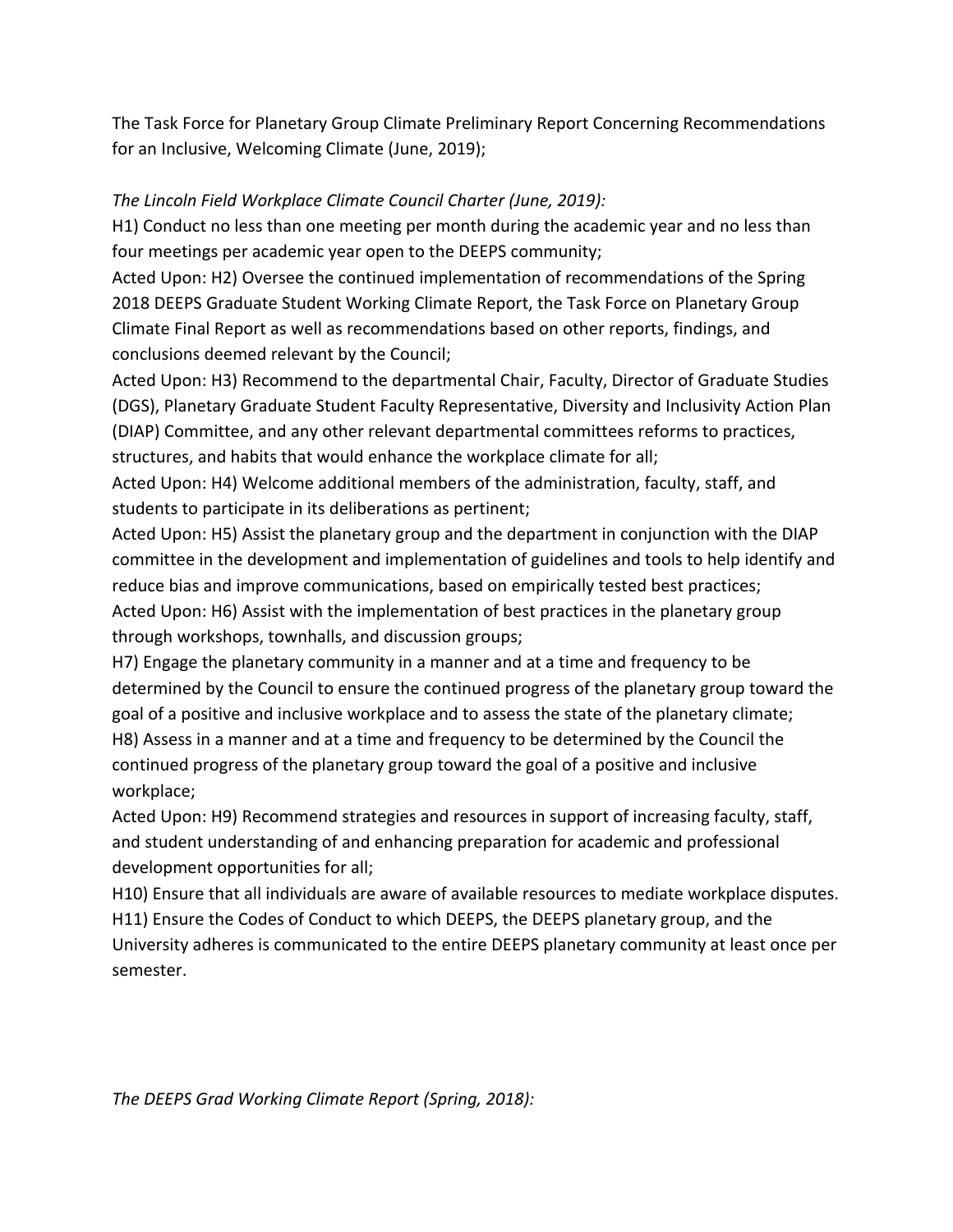I1) Advisors and students should have regular conversations about goals (both short- and long-term) and expectations (papers, lab work, work hours, one-on-one meeting regularity). Acted Upon: I2) The handbook should be made more explicit on requirements (e.g. for the transitional Master's) and/or requirements should be agreed upon by the student's entire committee, so that advisors don't have undue power over such decisions.

I3) The grievance procedure should be standardized (in consultation with the Graduate School and grad students), including a timeline. It should be followed in a timely manner without further prompting from students.

I4) There should be consequences for repeat offenders (including salary, the ability to admit new grad students, etc.). These issues should be discussed more openly among the faculty. Acted Upon: I5) Increasing the department's diversity has been identified as a priority.

I6) Everyone should educate themselves on the diversity issues raised above and work to build a more affirming and inclusive environment that doesn't single out, mock, or appropriate the culture of any underrepresented groups.

I7) We should all reflect on how to better integrate and celebrate diverse individuals. Acted Upon: I8) The department should consider implementing mandatory inclusivity training and increasing communication with University offices such as SEAS.

Acted Upon: I9) Advisors should treat their students with more respect, including respecting their time and well-being.

Acted Upon: I10) Current and former students' experiences should be taken into account during end of year and tenure reviews.

I11) Bystanders should call out their peers at both the grad and faculty level for abuse of power and discriminatory behavior.

Acted Upon: I12) We should continue to have department-wide meetings with a range of topics and examples/scenarios (i.e. ranging from microaggressions to harassment).

Acted Upon: I13) The department should have more regular workplace climate surveys and refrain from referencing anachronous surveys that don't apply to the current grad student body.

I14) The department should consider reducing emphasis on the four separate groups and work on promoting group unity and support.

Acted Upon: I15) Students would like more outside-of-work activities that would bring together faculty and grad students to build unity and boost morale, such as the Spring Picnic and intramural sports.

I16) Faculty should try to lift up and affirm graduate students' opinions/voices, especially in issues of prejudice and intimidation.

I17) Faculty should try to engage students in open conversation on these issues and seek out suggestions from them in an appropriate form.

Acted Upon: I18) The department should consider creating and supporting an inclusion taskforce that consists of faculty, staff, grad students, and undergrads with the goal of making